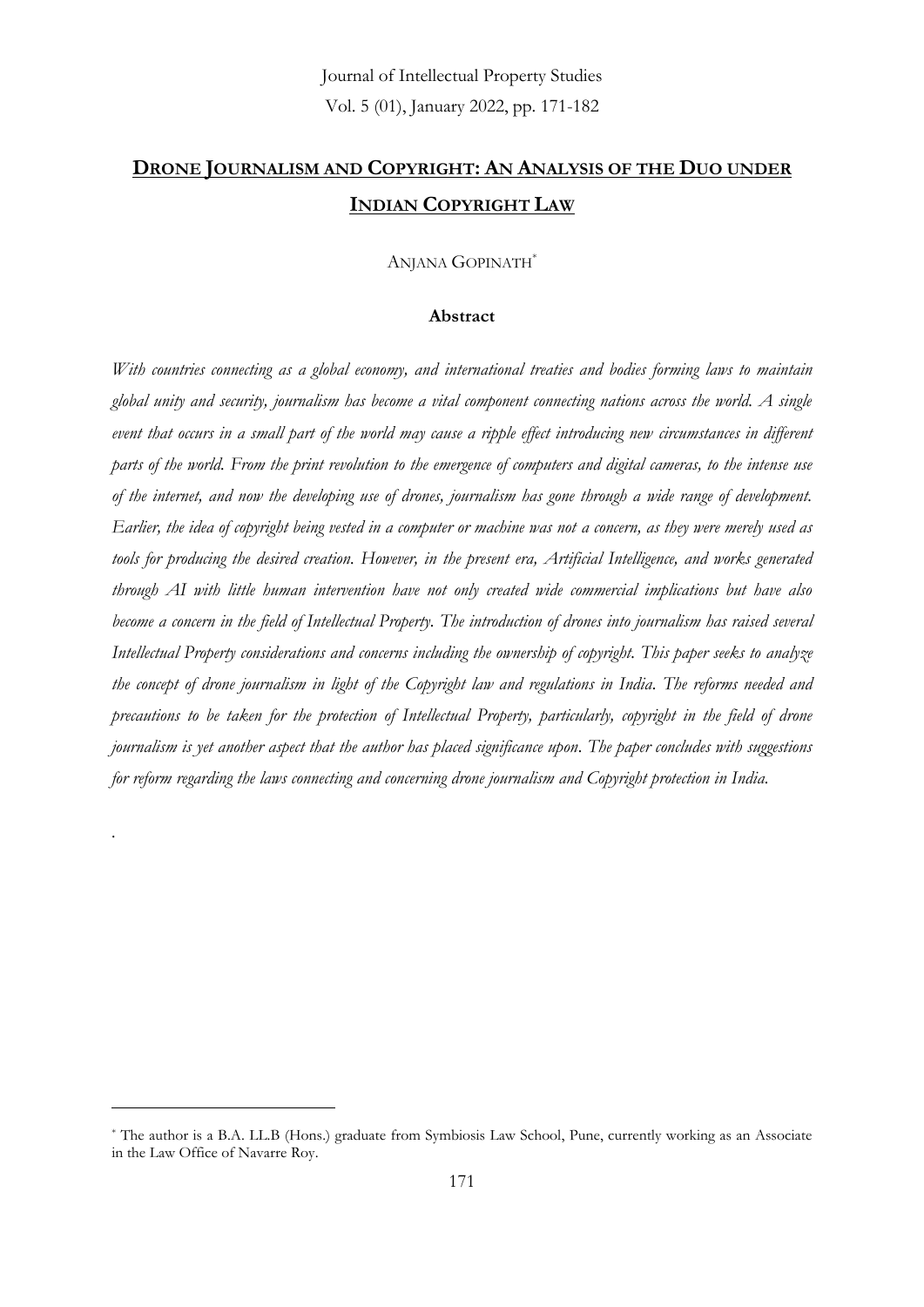#### **I. INTRODUCTION**

The emergence and evolution of technology have benefited a vast number of fields including mass communication. The development of technology has brought about new ways to approach digital journalism. One of the latest developments in the world of journalism is the use of Unmanned Aerial Vehicles ("UAVs") or Drones. Drones or Unmanned Aerial Vehicles/Systems are aircrafts that have the capacity to fly without being controlled by a pilot on board.<sup>1</sup> The International Civil Aviation Organisation, which oversees the regulations concerning airways has also defined them as Remote Piloted Aircraft Systems. <sup>2</sup> They are controlled by radio waves or work autonomously using a programmed route. <sup>3</sup> The number of countries using or planning to obtain drones has been increasing over the years. Similarly, the uses of drones are also increasing, and they also vary from basic civilian use to military uses. One of the recent developments regarding the use of drones involves its presence in journalism. Named *drone journalism*, it refers to the use of Unmanned Aerial Vehicles/Systems for journalistic commitments. <sup>4</sup> Drone journalism has the capability of becoming a primary source of journalism. However, the law governing drone journalism and its relation to the concept of intellectual property, particularly, copyrights, is still under development. With the advent of an era that promotes drone journalism, there arises a need to discuss the concept to curb any potential legal threats and loopholes surrounding the same.

#### **II. DRONE JOURNALISM AND INTELLECTUAL PROPERTY**

In 1858, Gaspard-Félix Tournachon, a French Photographer, Balloonist, and Journalist used aerial photographs in journalism for the first time.<sup>5</sup> With the help of cameras attached to hot air balloons or even kites, photographers in the late 19<sup>th</sup> and early 20<sup>th</sup> century captured photos of landscapes, the damage caused by earthquakes and the aftermath of battles.<sup>6</sup> Subsequently, the

<sup>1</sup> Ram Gopal Lakshmi Narayanan & Oliver C. Ibe, *Joint Network for Disaster Relief and Search and Rescue Network Operations*, Wireless Public Safety Networks 1, (2015).<br><sup>2</sup> Unravelling the Future Game of Drones,

<sup>2</sup> *Unravelling the Future Game of Drones*, NISHITH DESAI ASSOCIATES (Apr. 2018), http://www.nishithdesai.com/fileadmin/user\_upload/pdfs/Research%20Papers/Unravelling\_The\_Future\_Game\_ of\_Drones.pdf.

<sup>&</sup>lt;sup>3</sup> Piotr Kardasz et al., *Drones and Possibilities of Their Using*, 6 J. CIVIL ENVTL ENGINEERING, no. 3, 2016, at 1, 1.<br><sup>4</sup> *Drone Journalism and the Law*, UNC CENTRE FOR MEDIA LAW AND PO

<sup>4</sup> *Drone Journalism and the Law*, UNC CENTRE FOR MEDIA LAW AND POLICY, https://medialaw.unc.edu/resources/drone-journalism/ (last visited Nov. 28, 2021).

<sup>5</sup> Elina Martinique, *How the History of Aerial Photography Ultimately Inspired the Creation of Drones*, WIDEWALLS (Mar. 26, 2017), https://www.widewalls.ch/magazine/aerial-photography-drone.

<sup>6</sup> Avery E. Holton et al*, Unmanned Aerial Vehicles: Opportunities, Barriers, and the Future of "Drone Journalism",* 8 JOURNALISM PRAC. 634, 636 (2014).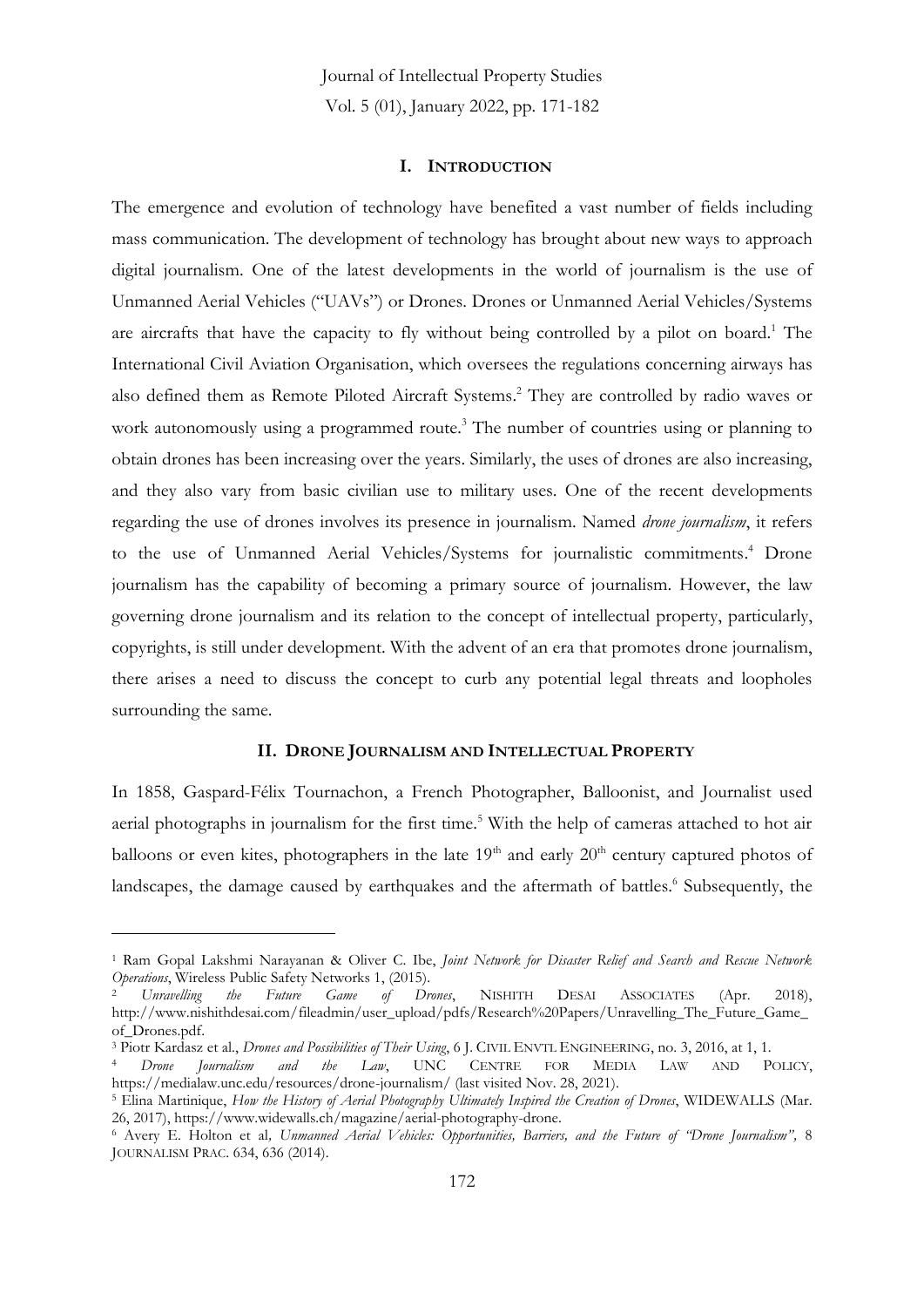world also saw fixed-wing aircrafts and helicopters being used during the emergence of Electronic News Gathering. <sup>7</sup> Drones or UAVs in the present-day work in a similar manner – by capturing numerous photos, videos, and even other data without demanding the direct presence of the operator in the location concerned. <sup>8</sup> Thus, with the help of UAVs, the persons operating them do not have to deal with challenging or dangerous circumstances themselves. Additionally, with other benefits like the flexibility to reach inaccessible areas quickly, easy manoeuvrability, and cost-benefit, the concept of drone journalism will see significant growth in the coming years.

Intellectual Property advances with inventions that increase day by day. Drones, being classified as one of the recent advancements in technology, have become one of the most debatable issues in the field of Intellectual Property. With the application of robotic technology on these systems, the development of robotics in IPR has also seen the limelight.

The responsibility of any infringement by the drone shall lie upon the inventor who carries the right in the invention, and thus, it will be the owner, controller, or holder of the drone who shall be liable to respond in case of any civil or penal action. <sup>9</sup> Moreover, there are several rights that are associated with the author of a work as well as a copyright holder<sup>10</sup>. Hence, it is important to discuss who shall have the major IP right of the copyright associated with drone journalism.

# **III.COPYRIGHT AND DRONE JOURNALISM: AN ANALYSIS OF THE CONCEPTS UNDER THE COPYRIGHT REGIME IN INDIA.**

Copyright legislation concerns itself broadly with the creation of the human mind and seeks to protect the interests of innovators and creators through protection over their works.<sup>11</sup> The same protection extends to a variety of creations, which includes photographic works. With the usage of drones in journalism, it is vital to discuss the ownership in copyright in circumstances that involve drones, employees, and employers in the field of journalism.

It is pertinent to note that the use of drones in journalism to assist the latter implies the use of Artificial Intelligence (AI). AI algorithms enable robots to thrive in the field of journalism in all

<sup>7</sup> Kriti Singh, *Drone Journalism: Potential and Challenges,* CENTRE FOR AIR POWER STUDIES (Mar. 25, 2014), https://capsindia.org/wp-content/uploads/2021/10/CAPS\_Infocus\_KS4.pdf.

<sup>8</sup> Avery E. Holton et al., *Drone Journalis*m, *in* 2 THE SAGE INTERNATIONAL ENCYCLOPAEDIA OF MASS MEDIA AND SOCIETY 509 (Debra L. Merskin ed., 2020).

<sup>9</sup> *Drones and the Challenges of Intellectual Property*, BRLATINA, (Feb. 10, 2016), https://brlatina.com/blog/2016/dronesand-the-challenges-of-intellectual-property-for-new-tech/.

<sup>10</sup> Copyright Act, 1957, No. 14, Acts of Parliament, 1957(India) [hereinafter Copyright Act, 1957]

<sup>11</sup> WORLD INTELLECTUAL. PROP. ORG., UNDERSTANDING COPYRIGHTS AND RELATED RIGHTS (2d ed. 2016).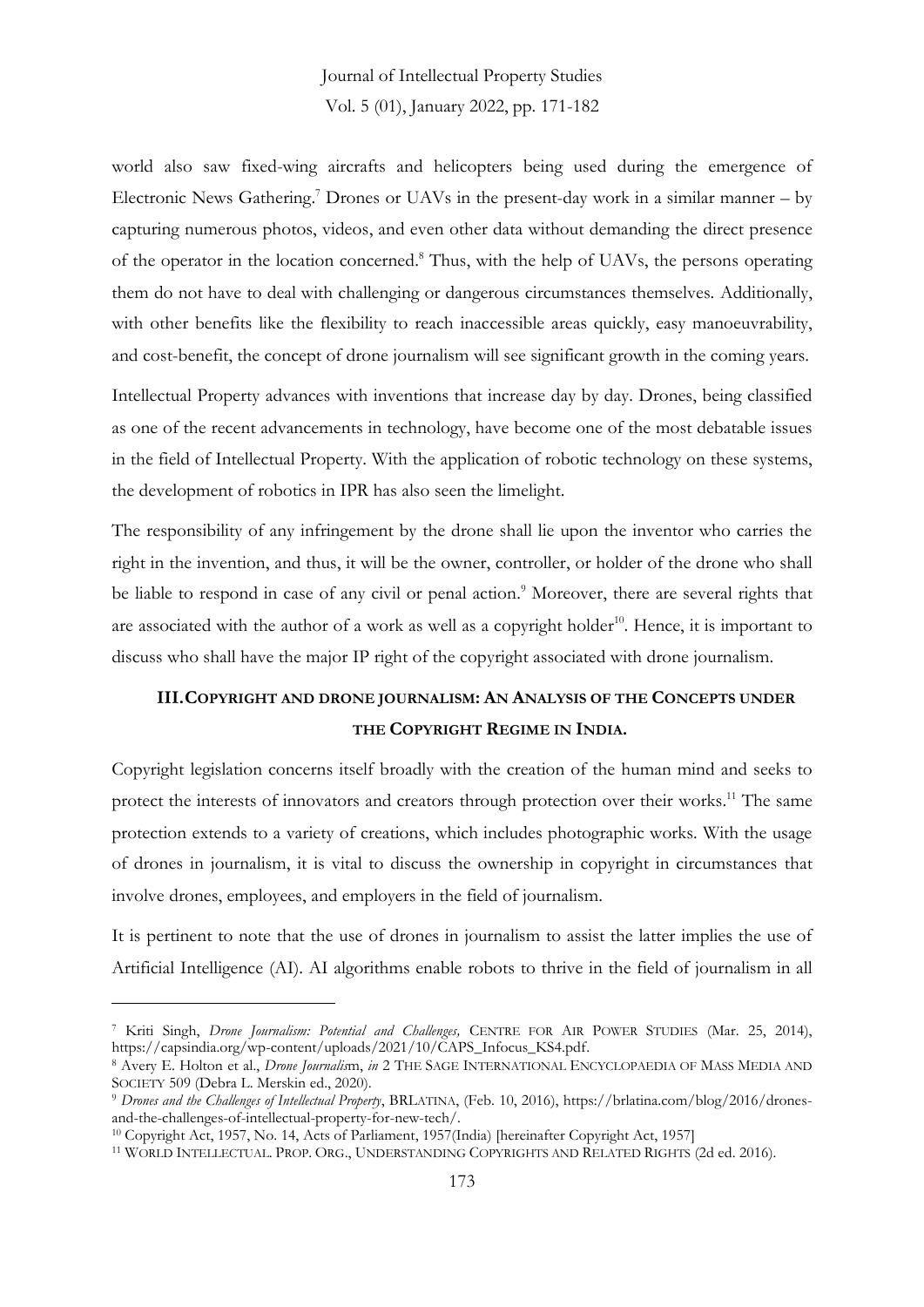kinds of activities, including data gathering, data analysis, and the writing of narratives<sup>12</sup>. Drones, being a significant creation of robotic technology, <sup>13</sup> have been utilizing similar algorithms while being employed in the field of journalism. And for the same reasons, it is significant to analyse the concept of copyright in drone journalism particularly in the light of authorship, while giving due regard to the legal status of AI in India.

### **A. The Products of Drone Journalism and the Copyright Law in India**

Drones have brought about impressive results as a tool to capture footage for news agencies. The technique has been used to cover news in areas damaged by earthquakes and floods like those in Nepal and India, for investigative journalism like the infamous case of the Columbia meatpacking firm, and the recent cases of police brutality in the USA.<sup>14</sup> Drones have the potential to deliver a massive amount of work for journalism, with less human touch or work involved. However, the legal lacuna, especially in the area of copyright, is intricate.

As far as work created by AI is concerned, the US case of *Feist Publications v. Rural Telephone Service Company, Inc.;* <sup>15</sup> the Australian case of *Acohs Pty Ltd v. Ucorp Pty Ltd*<sup>16</sup> and *Infopaq International A/S v. Danske Dagbaldes Forening*<sup>17</sup> from the Court of Justice of the European Union are examples where it has been held that copyright only subsists on works that are created by human beings or are results of a human's intellectual creativity. Moreover, countries like Germany, Spain, and France require works to bear the "*imprint of the author's personality."* The lack of a "personality" in AI, thus denies authorship to AI in the AI-generated works.<sup>18</sup> In the case of India, it can be interpreted from Section  $2(d)(vi)^{19}$  which accords authorship in a computer-generated work in the person who causes the work to be created, that an AI, or a drone for the purposes of drone journalism, does not in itself hold the authorship in the work it creates.

<sup>19</sup> Copyright Act, 1957,  $\sqrt{(d)}$  (vi).

<sup>&</sup>lt;sup>12</sup> Noam Lemelshtrich Latar, *Can Robot Journalists Replace Human Journalists in the Coverage of Wars?* (2016), https://www.researchgate.net/publication/315685166\_Can\_Robot\_journalists\_Replace\_Human\_Journalists\_in\_Th e\_Coverage\_of\_Wars.

<sup>13</sup> Geetali Tilak, *Drones and Media Industry*, 25 RUDN J. ST. LIT. & JOURNALISM 360-366 (2020).

<sup>14</sup> Usha Rani Das, *How drones changed the face of Journalism*, BUSINESS INSIDER (Jun 19, 2015), https://www.businessinsider.in/how-drones-changed-the-face-of-journalism/articleshow/47735970.cms. <sup>15</sup> Feist Publications v. Rural Telephone Service Co., 499 U.S. 340 (1991) (India).

<sup>16</sup> *Acohs Pty Ltd v Ucorp Pty Ltd*. (2009) 201 FCR 173 (Austl.).

<sup>17</sup> Case C-5/08, Infopaq Int'l A/S v. Danske Dagbaldes Forening, E.C.R 2009 I-06569.

<sup>18</sup> Brigitte Vézina & Brent Moran, *Artificial Intelligence and Creativity: Why We're against Copyright Protection for AI-Generated Output*, CREATIVE COMMONS (Aug. 10, 2020), https://creativecommons.org/2020/08/10/no-copyrightprotection-for-ai-generated-output.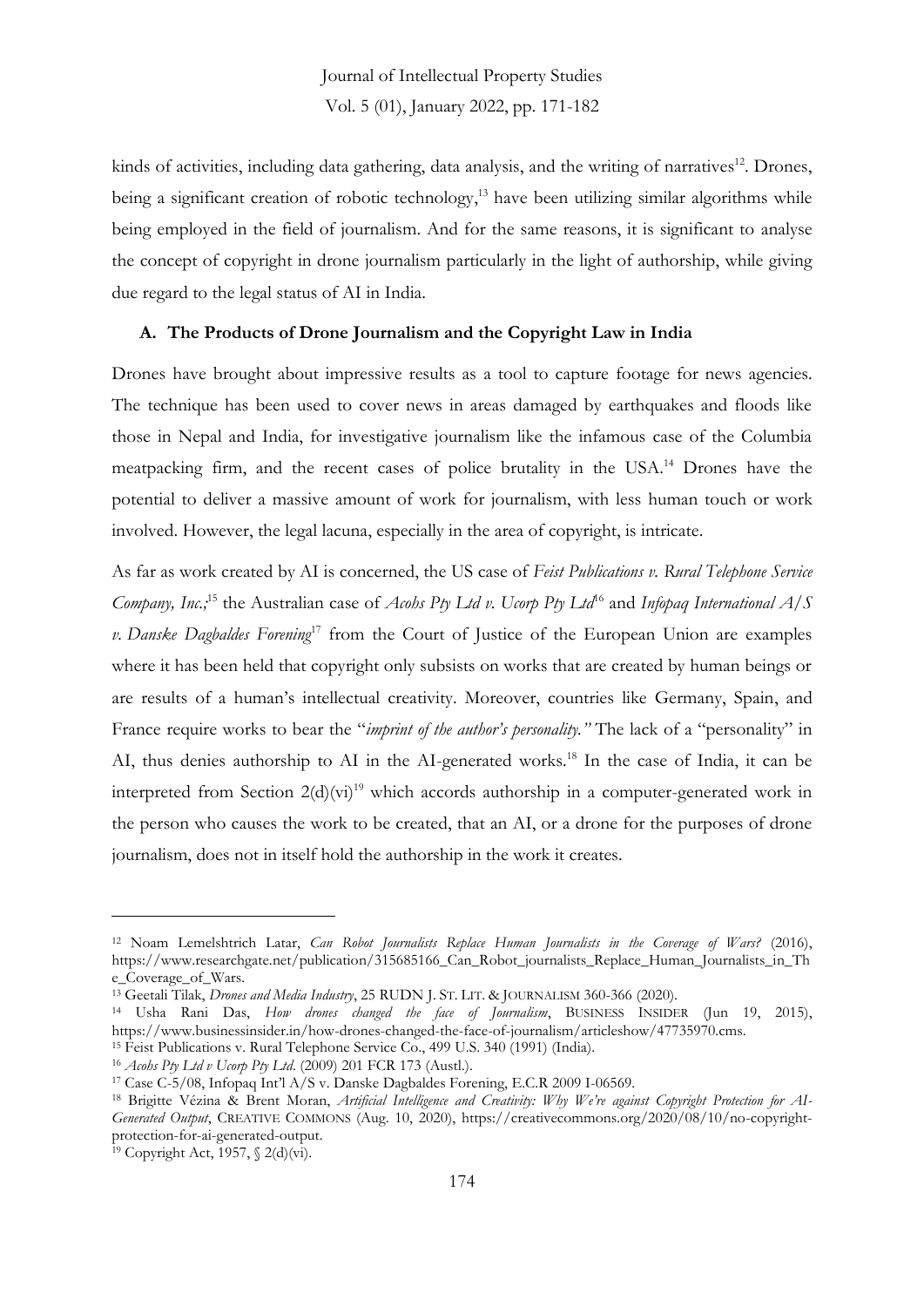However, the concept of copyright needs to be further studied based on two main factors, namely, the scope of protection and the ownership in the right.

### *1. The Scope of Copyright Protection*

The 1957 Copyright Act of India, under Section 13,<sup>20</sup> confers protection to all original literary, dramatic, musical, and artistic works, along with cinematographic films and sound recordings, and this copyright refers to a bundle of exclusive rights vested in the owner under section 14 of the Act.<sup>21</sup> This bundle of rights includes the right to reproduction, publication, adaptation, translation, communication of the work to the public, and the like. These rights can be exercised only by the owner of the copyright or by any person licensed by the owner in this regard.<sup>22</sup>

For any work to be protected under the Copyright laws in India, it has to be:

- i. Original; <sup>23</sup> and
- ii. Fixed in a tangible medium of expression.<sup>24</sup>

Copyright subsists in literary works as well as photographs among other works, as long as they are original. Here, 'original' in regards to literary work does not imply the originality of an idea, but the originality concerning the expression of the thought. <sup>25</sup> Similarly, an original photograph on which some degree of skill and effort has been expended, will be protected as an original artistic work, irrespective of their artistic quality.<sup>26</sup>

Additionally, as stated above, copyrightability also depends on whether the work has been fixed in a tangible medium of expression. Copyright subsists in expressions and not ideas. The Supreme Court of India has held that there could be no copyright in an idea, subject matter, themes, or plots and that copyright is confined to the form, manner and arrangement, and expression of the idea by the author of the work.<sup>27</sup> The Bombay High Court has also observed that an idea is not protected by the Copyright law and that it becomes a copyrighted work only

<sup>20</sup> Copyright Act, 1957, § 13.

<sup>21</sup> Copyright Act, 1957, § 14.

<sup>22</sup> Copyright Act, 1957, § 30.

<sup>23</sup> Camlin Private Limited v. National Pencil Industries, 2002 (24) PTC 349 (Del) DB (India); Eastern Book Company v. D.B. Modak, (2008) 1 SCC 1 (India).

<sup>24</sup> Zee Telefilms Ltd. v. Sundial Communications Pvt. Ltd., 2003 (27) PTC 457 (Bom)(DB) (India).

<sup>25</sup> Rediff.com India Ltd. v. E-Eighteen.com Ltd., 2013(55) PTC 294 (Del) (India).

<sup>&</sup>lt;sup>26</sup> VK Ahuja, Law Relating to Intellectual Property Rights, 42 (3rd ed., 2017).

<sup>27</sup> R.G Anand v. Delux Films, AIR 1978 SC 1613 (India).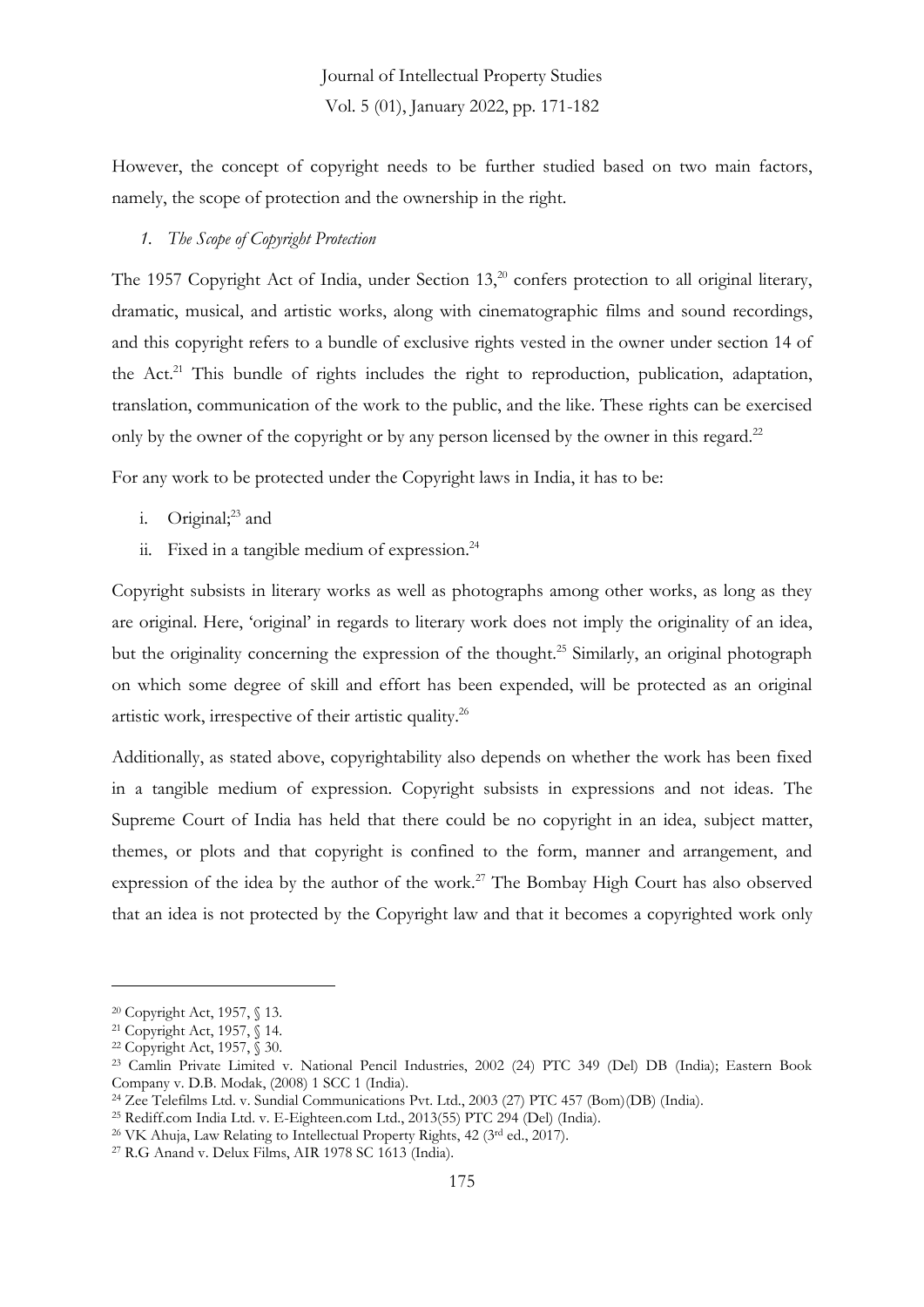when it is given embodiment in a tangible form, <sup>28</sup> and minor forms of expression including concept notes also fall under the same. 29

With India's minimum requirements for originality, and with the fixation of a work captured by a drone in an electronic medium, the work can effortlessly pass the two criteria, and thus no legal issues would ideally arise in regard to the qualification of the work to be protected under the copyright law in the country.

The major question, thus, is as to who shall be considered as the copyright owner of a picture taken by a drone, while being utilized for drone journalism.

*2. Ownership of Copyright*

Section 17 of the Copyright Act<sup>30</sup> states that the author of the work shall be the first owner of the copyright therein. However, there are certain exceptions to the same, like in case of work made for hire. This shall be discussed in detail later in this section.

Section 2(d) of the Copyright Act of India,<sup>31</sup> provides that the author of a literary work is the author of the same; and similarly, in relation to a photograph, it is the person who takes the photograph who is the author of it. Similarly, as stated before, Section 2(d)(vi) of the Act defines the author of any literary, dramatic, musical, and artistic work which is computer-generated to be the person who causes the work to be created. Thus, the Indian Copyright law does not give rights to AI for creating work as the Indian law has always laid importance to human interference as a prerequisite for giving copyright protection.<sup>32</sup> Furthermore, the Practice and Procedure Manual issued by Copyright Office in 2018 also states that only the details of natural person(s) must be provided as the Author of the work for the purpose of Copyright. <sup>33</sup> AI, not being a natural person, shall not be able to meet such a condition. Therefore, it can be seen from the language of the legislation that the legislators intend to give copyright to the person involved in the making of the work, and not to any "inanimate machine" involved in the process of the creation of the work.

https://www.droneii.com/drones-and-artificial-intelligence.

<sup>28</sup> *Supra* note 22.

<sup>29</sup> Zee Telefilm Limited v. Aalia Productions, 2000 PTC 382 (India).

<sup>30</sup> Copyright Act, 1957, § 17.

<sup>31</sup> Copyright Act, 1957, § 2(d).

<sup>32</sup> Lucy Rana & Meril Mathew Joy, *India: Artificial Intelligence and Copyright- The Authorship*, MONDAQ (Dec. 18, 2019), https://www.mondaq.com/india/copyright/876800/artificial-intelligence-and-copyright-the-authorship. <sup>33</sup> Lukas Schroth*, Drones and Artificial Intelligence*, DRONE INDUSTRY INSIGHTS, (Aug. 28, 2018),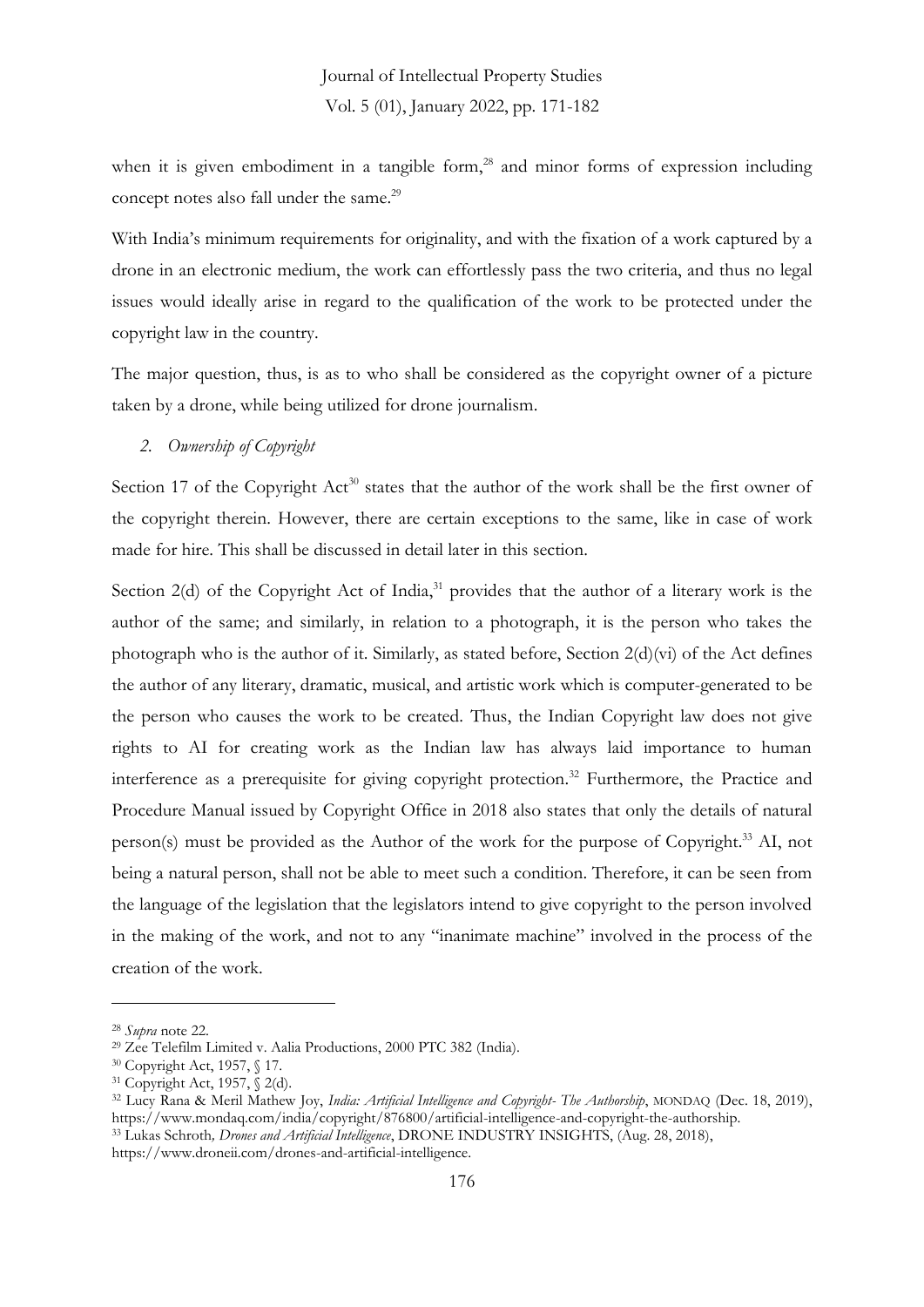When drones are being used in journalism, the owner of the copyright would be decided according to Section 17 of the Copyright Act. Section 17 provides that the author of the work shall be the first owner of the copyright. However, clause (a) to the section provides an exception to the same. In case the author of artistic work made the same under the employment of a proprietor of a newspaper, magazine, or similar periodical under a contract of service or apprenticeship for the publication of the same, it will be the proprietor who will be considered as the first owner of the copyright unless a contract to the contrary has been entered into.<sup>34</sup> Similarly, clause (b) to the section states that in case of a photograph taken at the instance of any person, such person shall be considered as the first owner of the copyright, again, if no contract to the contrary has been made between the parties. <sup>35</sup> This implies that if a journalist under the employment of a news channel or newspaper, uses a drone for capturing images, the owner of the copyright would automatically be the newspaper proprietor that has hired the journalist, and not the drone or the journalist. Even if the drone belongs to the journalist, it merely acts as a tool for newsgathering. <sup>36</sup> Thus, even then, according to the act, the copyright owner would be the newspaper or the channel. The only exception to the proprietor not holding the ownership is when an agreement has been formed between the parties specifically stating that the author of the work shall be considered as the owner of the copyright and not the proprietor. However, this is possible between human beings, being legal persons. This is because under Indian law, only a "legal person" can be competent to enter a valid contract. The general rule thus far has been that an AI may not qualify as a legal person, and therefore, a contract entered into by an AI of its own volition may not be regarded as a valid contract in India. <sup>37</sup> Furthermore, section 11 of the Indian Contract Act, 1872 states that "*every person is competent to contract who is of the age of majority according to the law to which he is subject, and who is of sound mind and is not disqualified from contracting by any law to which he is subject*."<sup>38</sup> The criteria of the age of majority and soundness of mind cannot be calculated for a drone or any AI stimulated robot for that purpose. In such a case, a drone or the AI connected to the same, cannot be made a party to a contract. Consequentially, a drone or its

<sup>34</sup> Copyright Act, 1957, § 17 (a).

<sup>35</sup> Copyright Act, 1957, § 17 (b).

<sup>&</sup>lt;sup>36</sup> Epp Lauk et al., *Drone Journalism: The newest global test of press freedom, in* FREEDOM OF EXPRESSION AND MEDIA IN TRANSITION: STUDIES AND REFLECTIONS IN THE DIGITAL AGE 117 (Ulla Carlsson ed., 2016).

<sup>37</sup> Huzefa Tavawalla, *Can Artificial Intelligence Be Given Legal Rights And Duties?,* MONDAQ (Jun. 25, 2018), https://www.mondaq.com/india/new-technology/712308/can-artificial-intelligence-be-given-legal-rights-andduties.

<sup>38</sup> Indian Contract Act, 1872, § 11.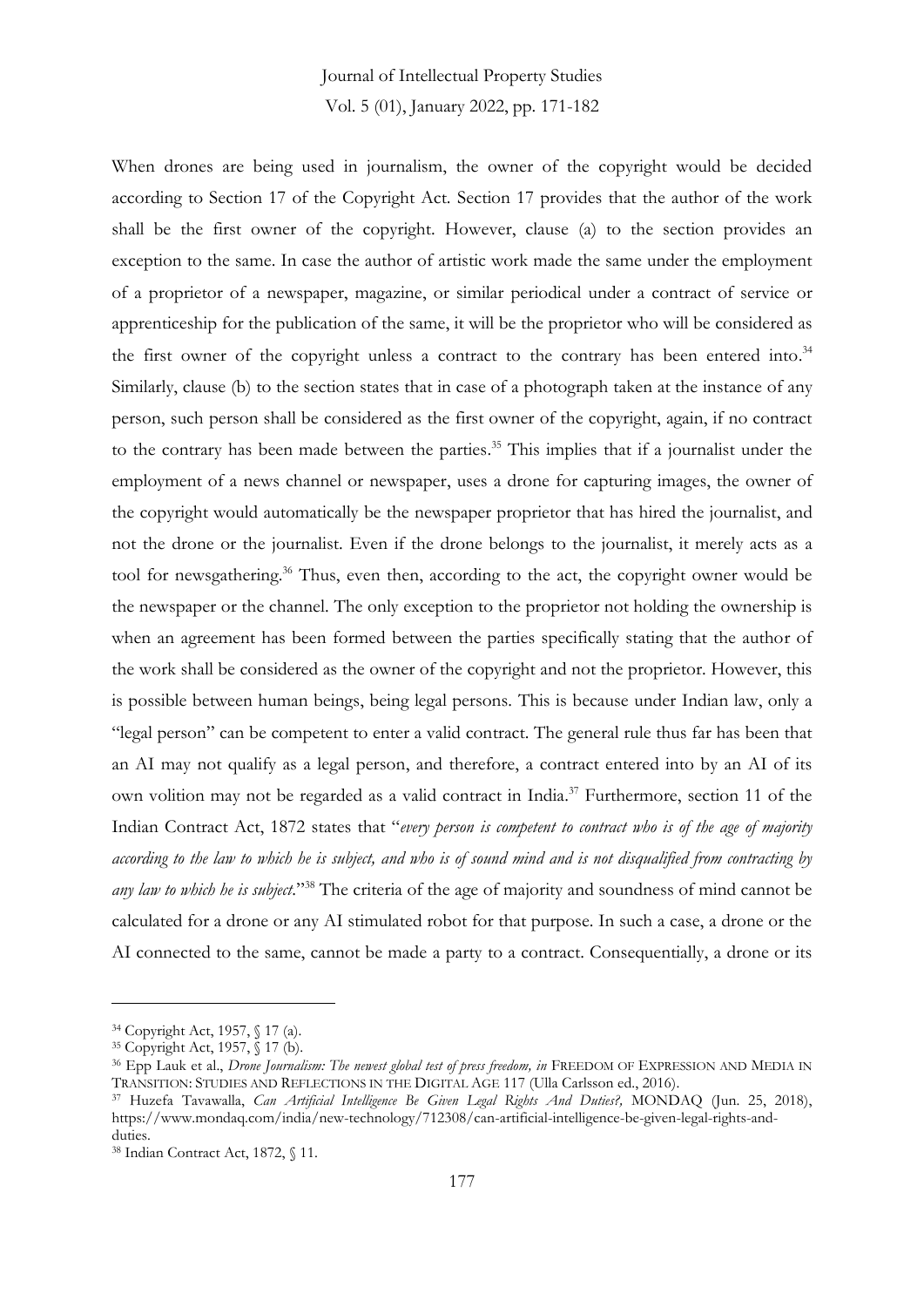AI technology cannot enter into an agreement with the proprietor of the newspaper or media channel to assign the copyright to the former.

A drone or the AI technology associated with the same, cannot be granted copyright ownership also due to the following reasons:

### i. Term of Copyright Protection

Section 22 of the Copyright Act<sup>39</sup>, provides that "*copyright shall subsist in any literary, dramatic, musical or artistic work published within the lifetime of the author until sixty years from the beginning of the calendar year next following the year in which the author dies*." A drone or AI does not die like a human being and can exist for an infinite period. The calculation of the copyright period shall be an issue in such a scenario.

Furthermore, Section 23<sup>40</sup> (term of copyright in anonymous and pseudonymous works) or Section 24<sup>41</sup> (term of copyright in posthumous work) would also not apply in the case of a drone or an AI, as work created by it would not fall under the said categories.

Therefore, there exists a lacuna in regards to the term of copyright protection in relation to works created by an AI.

### ii. Rights Associated with Copyright Ownership

There are a few rights that a copyright owner enjoys, including moral rights, right of paternity and right of integrity, right to sue and be sued, right to assignment, and the right to license. These are rights that can only be enjoyed by human beings.

#### (a) MORAL RIGHTS

The High Court of Delhi, in the celebrated case of *Amar Nath Sehgal v Union of India, <sup>42</sup>* had recognized the moral rights of the author as the "soul of his works." Moral rights emanate from the recognition of human emotions. Emotions cannot be associated with an AI. The Copyright Act under Section 57 also recognizes the right to paternity (*droit de paternite*) and the right to integrity (*droit de respect de lóeuvre)*. While the former states that the author of a work shall have the

<sup>39</sup> Copyright Act, 1957, § 22.

<sup>40</sup> Copyright Act, 1957, § 23.

<sup>41</sup> Copyright Act, 1957, § 24.

<sup>42</sup> Amar Nath Sehgal v Union of India, 2005 (30) PTC 253 (Del) (India).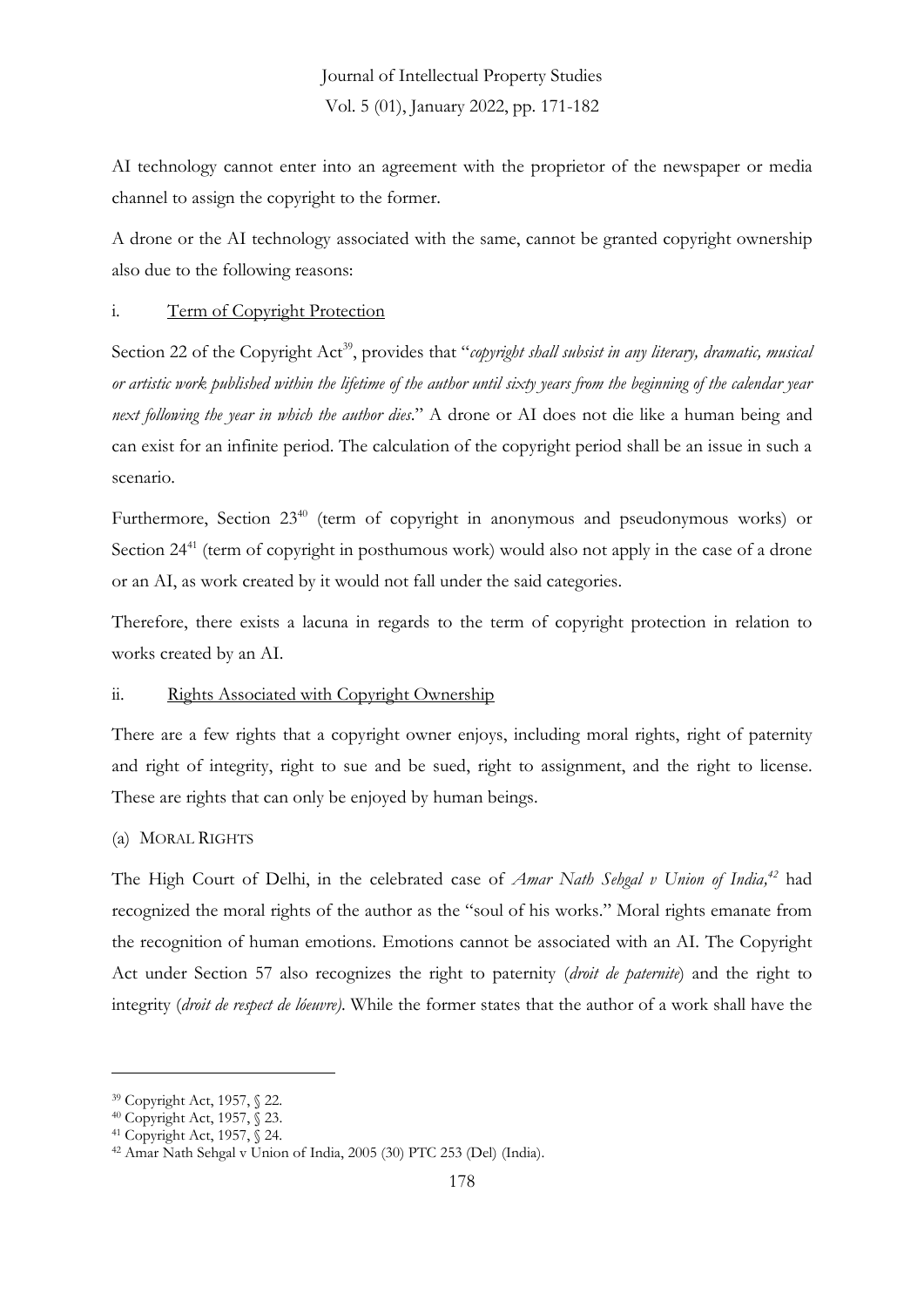right to claim its authorship,<sup>43</sup> the latter provides that an author shall have the right to claim damages for any mutilation or distortion of the work if it is prejudicial to his/her honour or reputation. <sup>44</sup> A drone or an AI, being an inanimate object cannot have honour or reputation attached to it. <sup>45</sup> Thus, any instance of determining honour or reputation would automatically rest with the individual having ownership in the said drone or AI. Therefore, it can be concluded that a drone cannot have moral rights.

This brings us to the next issue faced in providing copyright ownership to AI.

#### (b) RIGHT TO SUE AND BE SUED

In the absence of AI being recognized as a legal entity, it will be impossible for it to sue for an infringement of copyright, or to assert its rights as a copyright holder. The purpose of copyright protection itself would fail if a right exists, but cannot be claimed. In such an instance, a representative, who would be a human being, would be necessary to assert the rights held by an AI.

Additionally, the law as it currently stands does not attach liability for infringement on an AI system; and the liability for such copyright infringement will thus fall on a natural person. Where a work infringes on a copyrighted work, it is the author of the infringing work who is generally held liable. Accordingly, if the creator of an AI is considered to be the author of any works created by the AI, then the creator of the AI will be held responsible for infringements of copyright by the AI. 46

A drone/AI can also not be held liable to pay damages to the person whose copyright has been infringed. This again has to be paid by the person or company having ownership of the drone or AI.

Therefore, an AI holding copyright ownership would unnecessarily complicate a situation that would not occur, had the copyright subsisted on the person who designed the AI or has the ownership to it.

(c) THE OWNER'S RIGHT TO ASSIGN OR LICENSE COPYRIGHT

<sup>43</sup> Copyright Act, 1957, § 57 1(a).

<sup>44</sup> Copyright Act, 1957, § 57 1(b).

<sup>45</sup> Legal Remembrancer v Manmatha Bhusan Chatterjee, (1924) ILR 51 Cal 250 (India).

<sup>46</sup> Bharucha and Partners, *Copyright in works created by artificial intelligence: issues and Perspectives*, LEXOLOGY (Feb. 18, 2021), https://www.lexology.com/library/detail.aspx?g=4513277a-6571-40f1-923d-c09ec5366fdd.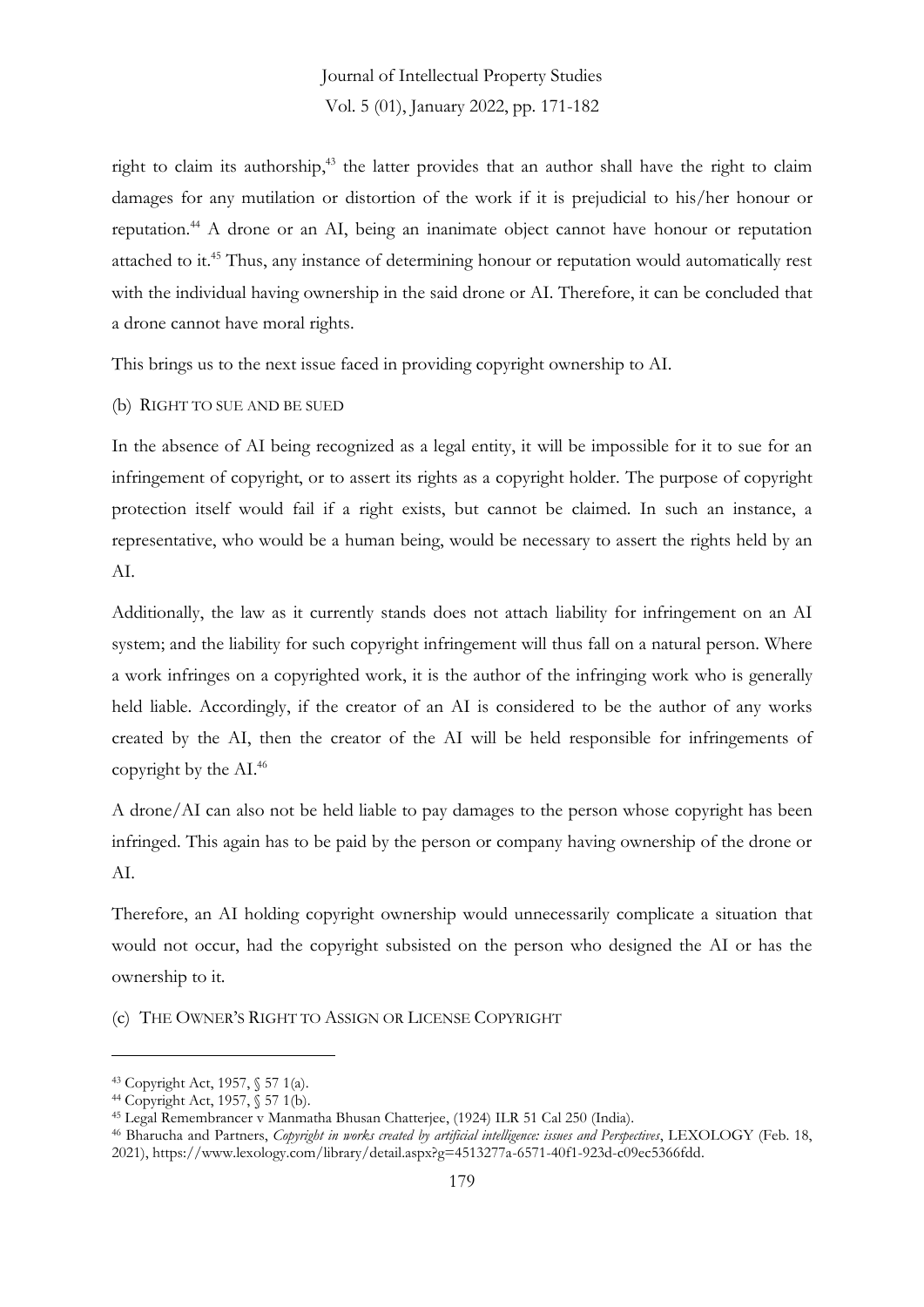The copyright owner has the right to assign or license the interest in the copyright to any person at his or her will, as per sections  $18^{47}$  and  $30^{48}$  of the Copyright Act, respectively. However, the incapacity to contract would make it impossible for an AI to assign or license its rights to a third party. Thus, two of the very important rights in relation to copyright cannot be enforced by a drone or AI, even if it holds ownership in the same.

It is pertinent to note that in November 2020, for the first time in India, the copyright office recognized an artificial intelligence tool named RAGHAV Artificial Intelligence Painting App  $(RAGHAV)$ , as the co-author of a copyright-protected artistic work<sup>49</sup>. RAGHAV is the coauthor of a painting titled "Suryast" along with Ankit Sahni, an IP lawyer who owns the AIbased app, and commissioned the said painting. Here, it is important to note that Mr. Sahni's initial copyright application which listed RAGHAV as the sole author of an artistic work, was rejected by the Copyright Office. It was the second application, on which both Sahni and RAGHAV were named as co-authors, that was granted registration on the  $2<sup>nd</sup>$  of November 2020. This has opened a new pathway to India recognizing AI as a co-author. The possibility of AI technology being regarded as the sole author is still a pending question.

Nevertheless, even if an AI is considered a co-author, it still would not be able to assert the above-mentioned rights on its own. Only the human co-author or the inventor/owner of the AI can represent it before the court as a legal person. In the light of the same, it is safe to conclude that the current legal system in India is unsuitable for according copyright ownerships in drones or any type of AI tool, for that purpose.

#### **IV. SUGGESTIONS AND CONCLUSION**

A significant amount of reformation is necessary for the copyright regime of the country to efficiently analyse the copyright implications surrounding drone journalism. After the aforesaid analysis, the author has come forward with the following suggestions taking into regard the current legislations in the country:

1. A major reform required in the light of increased use of drones and robotic technology is the need for domestic drone regulations which provide express provisions over the ownership of

<sup>47</sup> Copyright Act, 1957, § 18.

<sup>48</sup> Copyright Act, 1957, § 30.

<sup>49</sup> ROC No. A-135120/2020, Diary No. 13646/2020-CO/A*,* https://copyright.gov.in/SearchRoc.aspx.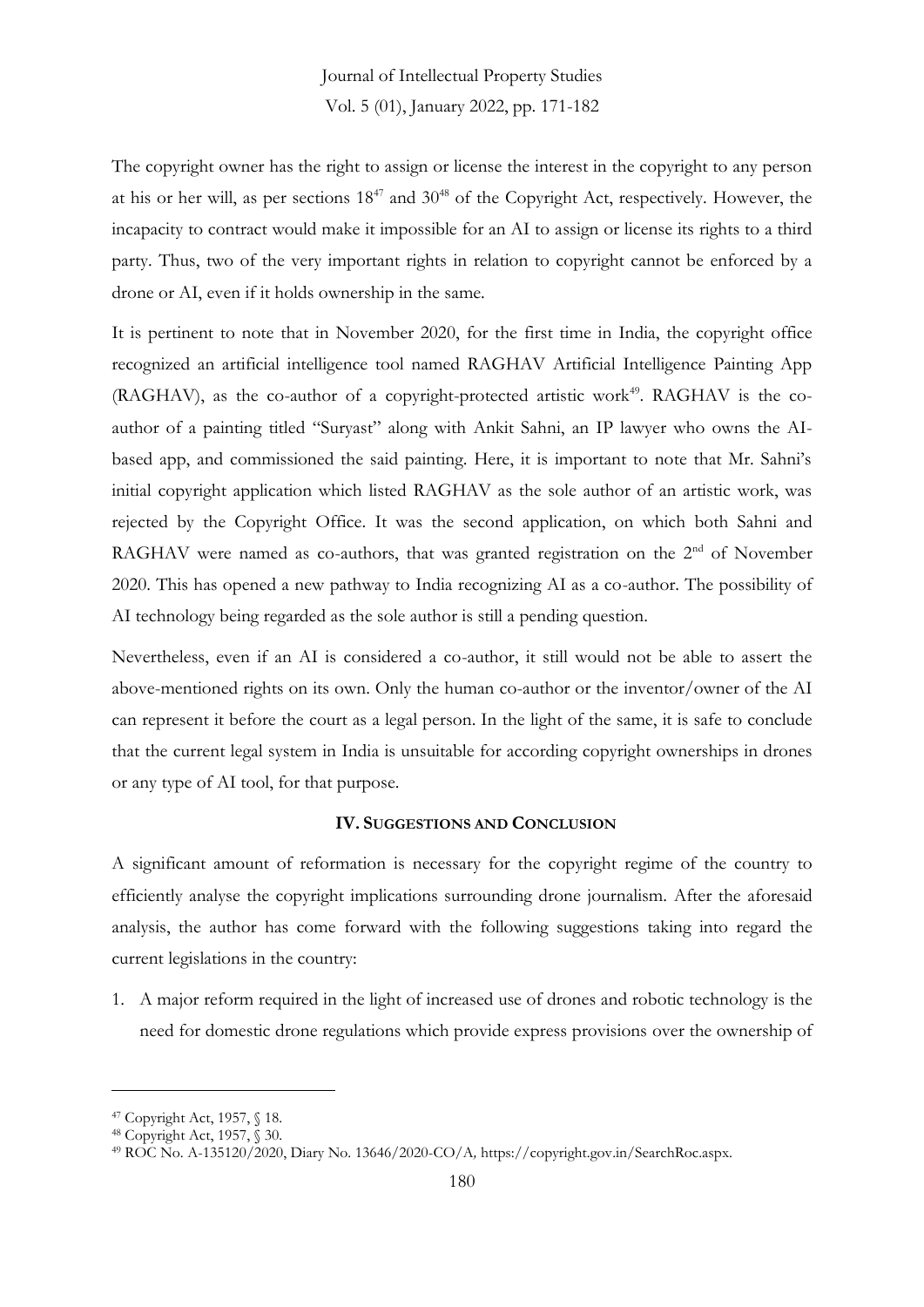IP rights associated with the drone or any data captured by it. This may be made possible by inserting a separate chapter in the Copyright Act, which governs all types of works created by an AI tool of any kind; including, but not limited to drones. The provisions should be wide enough to cover any possible future inventions in technology in addition to existing technologies like robots and drones.

The reform should also aim to clarify the position of authorship in an AI-created work. This could be done by adding an explanation to Section 2(d)(vi) of the Copyright Act. The said section states that "author" in "relation to any literary, dramatic, musical or artistic work which is computer-generated" is "the person who causes the work to be created". The explanation thus inserted, could be as follows:

*"Explanation.* - *For the purposes of this sub-clause, a "computer-generated work" includes work created through tools of Artificial Intelligence."*

A similar explanation could be added to Section 17 of the Act. It could state that "*For the purposes of this section, the first owner of copyright in an AI-created work would be the person who causes the work to be created, or in other words, the owner of the AI tool. Provided that, if the work is made under a contract of service or apprenticeship, the person at whose instance the work was created shall, in the absence of any agreement to the contrary, be the first owner of the copyright therein.*"

Insertions and explanations like those mentioned above could remove the ambiguity as well as lacunas in relation to the copyright ownership in works created by an AI-run machine like drones.

- 2. The complete rejection of AI-created works would discourage inventors from developing new versions of AI, thus conflicting with the essential purpose of Intellectual Property legislation, i.e., to foster an environment in which creativity and innovation can flourish<sup>50</sup>. Therefore, instead of outrightly denying copyright protection to AI-created works, the Copyright Act should provide copyright protection to the same, by recognizing the individual who created the AI, or the owner who uses the same in order to create original works. Thus, in the case of a drone utilized for drone journalism, copyright protection can be given to the proprietor of the newspaper or the journalist who owns the drone.
- 3. Similarly, provisions regarding cases of copyright infringement by an AI tool should also be addressed under the Copyright Act of India. With AI not being regarded as a legal entity, the

<sup>50</sup> *What is Intellectual Property*, WIPO, https://www.wipo.int/about-ip/en/.